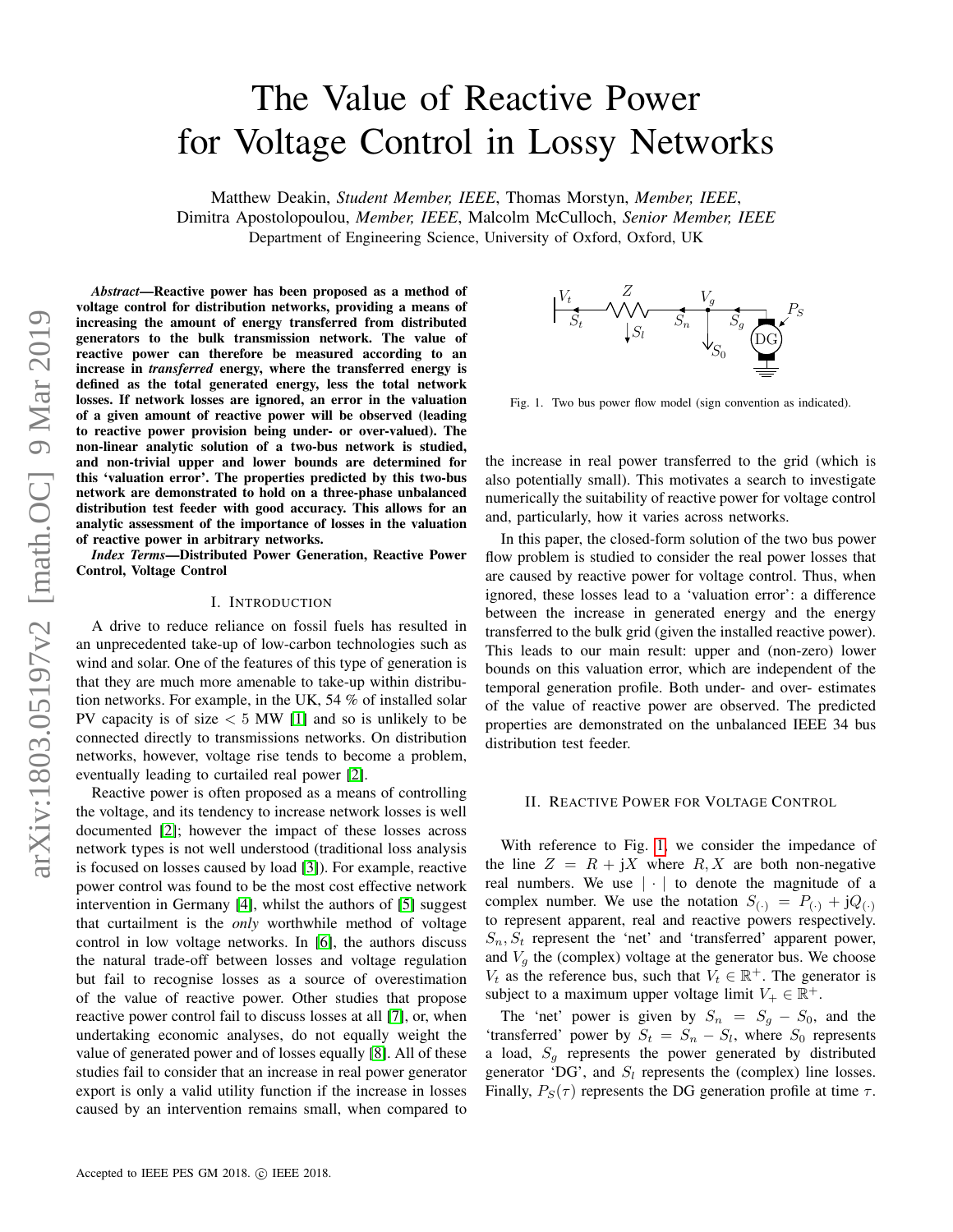## *A. Two Bus Constant Voltage Load Flow*

It can be shown (e.g. from [\[9\]](#page-4-8)) that, for a given  $V_t$ , that the lines of constant generator voltage  $|V_g|$  lie on the circle

<span id="page-1-2"></span>
$$
\left(P_n - \frac{|V_g|^2 R}{|Z|^2}\right)^2 + \left(Q_n - \frac{|V_g|^2 X}{|Z|^2}\right)^2 = \left(\frac{V_t |V_g|}{|Z|}\right)^2. (1)
$$

For a given voltage limit we can therefore define the real and reactive power flows as

$$
P_n^V = \frac{1}{|Z|^2} \left( R|V_g|^2 \pm \sqrt{k_{ZV} W_P(Q_n)} \right) ,\qquad (2)
$$

$$
Q_n^V = \frac{1}{|Z|^2} \left( X|V_g|^2 \pm \sqrt{k_{ZV}W_Q(P_n)} \right), \tag{3}
$$

where

$$
W_P(Q_n) = \left(\frac{R^2}{|Z|^4} - \frac{Q_n^2}{|V_g|^4} - \frac{|V_g|^2 - V_0^2 - 2Q_n X}{|Z|^2 |V_g|^2}\right), \quad (4)
$$

$$
W_Q(P_n) = \left(\frac{X^2}{|Z|^4} - \frac{P_n^2}{|V_g|^4} - \frac{|V_g|^2 - V_0^2 - 2P_n R}{|Z|^2 |V_g|^2}\right), \quad (5)
$$

$$
k_{ZV} = |Z|^4 |V_g|^4.
$$
 (6)

By considering the quadrant of the circle we can determine the sign of  $\pm$  in [\(2\)](#page-1-0) and [\(3\)](#page-1-1). It is also useful to write down the identity [\[10\]](#page-4-9)

<span id="page-1-7"></span>
$$
P_l = \frac{R}{|Z|^2} \left( V_t^2 + 2(P_n R + Q_n X) - |V_g|^2 \right) . \tag{7}
$$

Prior to reaching the voltage limit, an increase in real power generated always yields an increase in transferred power. However, we re-state the result of [\[10\]](#page-4-9) that demonstrates that there exists a point on the voltage curve, the 'marginal loss induced maximum power transfer point', where the losses increase at a greater rate than the increase in generated power. Therefore, beyond this point, real power should always be curtailed. This is therefore defined at the point

$$
\frac{dP_t}{dP_n} = 0\,,\tag{8}
$$

and the reactive power at this point is given by

<span id="page-1-6"></span>
$$
Q_n' = \frac{V_+^2 X}{|Z|^2} \left( 1 - \frac{2V_0 R}{V_+ |Z|} \right) . \tag{9}
$$

### *B. Operating Characteristic and the Value of Reactive Power*

In this work a three-stage voltage control scheme is considered. Assume that exists a load  $S_0$ . As the generation  $P_S$ is increased from zero, initially set  $S_g = P_S$ . However, as the real power is increased, the voltage curve will be hit at a power  $P_S = P_g^{\text{nom}}$ . Without access to reactive power, any power above this will be curtailed. However, if there exists a (limited) amount of reactive power available to the generator  $\tilde{Q}_g$ , we instead travel along the voltage circle defined by [\(1\)](#page-1-2) until we reach this reactive power limit, at the real power  $\tilde{P}_g$ .

<span id="page-1-4"></span><span id="page-1-1"></span><span id="page-1-0"></span>

<span id="page-1-5"></span>Fig. 2. Operating characteristic [\(10\)](#page-1-3) with respect to (a) the net power  $P_n, Q_n$ through the impedance Z and (b) the (normalised) generator power  $P_g/\hat{P}_g$ in time.  $S_0$  represents the feeder load,  $S_{(.)}^{\text{nom}}$  the nominal voltage-generation crossing,  $\tilde{S}_{(.)}$  the point at which generation is constrained (due to reactive power constraints),  $\hat{S}_{(\cdot)}$  the generator peak output and  $S'_{(\cdot)}$  the marginal lossinduced maximum power transfer point. Reactive power  $\tilde{Q}_g$  increases the generated energy by  $\Delta E_q$ .

Any addition real power will then be curtailed. This can be described as

<span id="page-1-3"></span>
$$
S_g(\tau, \tilde{Q}) = \begin{cases} P_S(\tau) & \text{if } P_S(\tau) \le P_g^{\text{nom}} \\ P_S(\tau) + jQ_g^V(P_S(\tau)) & \text{if } P_g^{\text{nom}} < P_S(\tau) \le \tilde{P}_g \\ \tilde{P}_g + j\tilde{Q}_g & \text{if } P_S(\tau) > \tilde{P}_g. \end{cases} \tag{10}
$$

using the identity  $Q_g^V = Q_n^V + Q_0$ . Fig. [2a](#page-1-4) demonstrates this control in power space, while Fig. [2b](#page-1-5) shows the operating characteristic as seen from the generator.

The energy that can be generated  $E<sub>g</sub>$ , and the energy that can be transferred  $E_t$  (recalling  $P_t = (P_g - P_0) - P_l$ ), are defined for a given reactive power limit  $\tilde{Q}_g$  as

$$
E_g(\tilde{Q}_g) = \int_0^T P_g(\tau, \tilde{Q}_g) d\tau,
$$
  

$$
E_t(\tilde{Q}_g) = \int_0^T P_t(\tau, \tilde{Q}_g) d\tau,
$$

where  $T$  is the period over which the calculations are made. The reactive power results in an increase in energy generation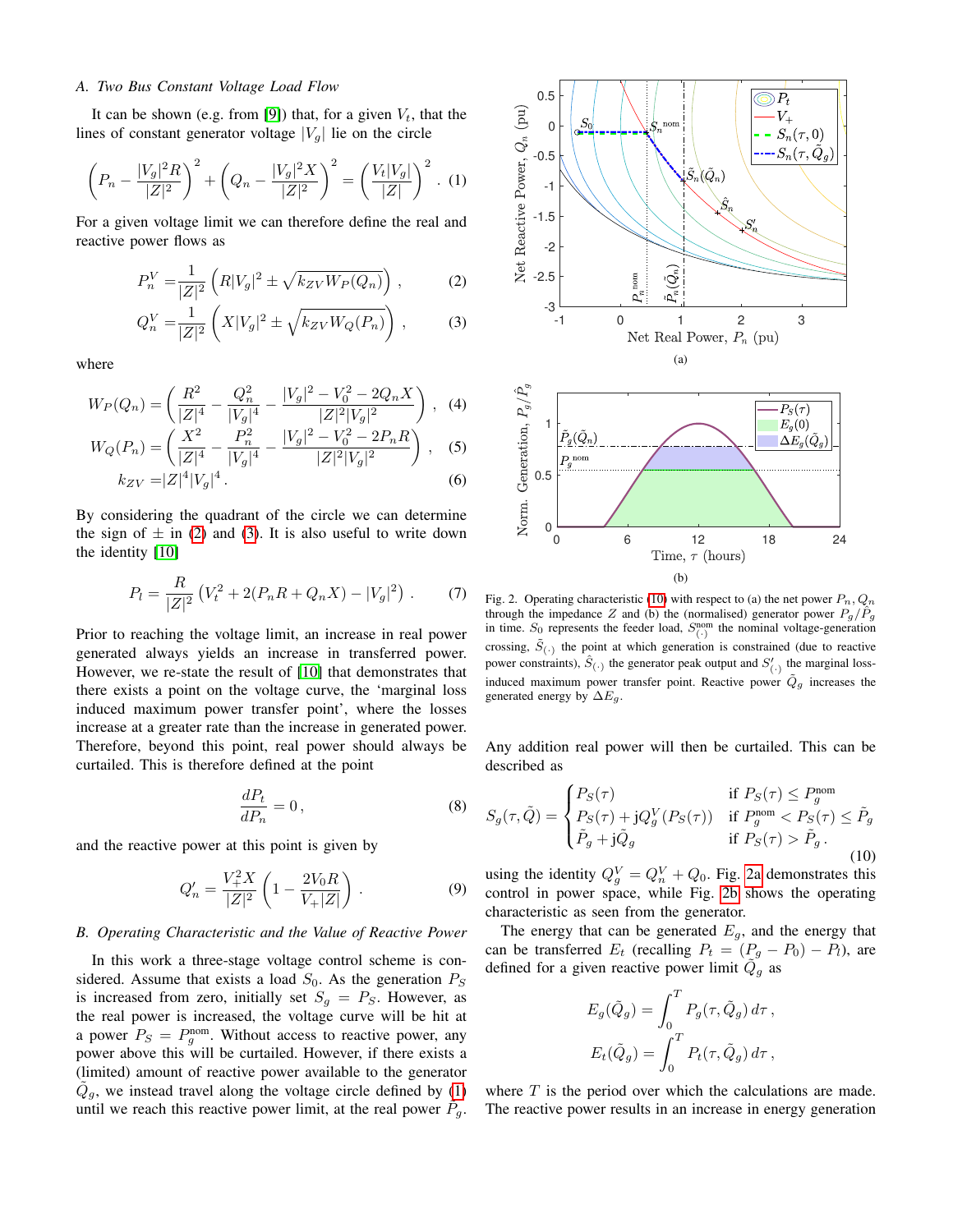and transfer as

$$
\Delta E_g(\tilde{Q}_g) = E_g(\tilde{Q}_g) - E_g(0),
$$
  

$$
\Delta E_t(\tilde{Q}_g) = E_t(\tilde{Q}_g) - E_t(0).
$$

A naïve approach to estimate the value of a given reactive power  $\tilde{Q}_g$  might be to consider the increase in total generated energy,  $\Delta E_q$  (the shaded area of Fig. [2b\)](#page-1-5). This is erroneous insofar as the increased flows result in a change in losses, which means that the value of the reactive power will be overestimated (or underestimated). Even if the power is generated at zero marginal cost, this still represents an error. The valuation 'energy error'  $\epsilon_E$  is therefore defined for a given generation profile  $P_S(\tau)$  as

<span id="page-2-0"></span>
$$
\epsilon_E(\tilde{Q}_g) = \frac{\Delta E_g - \Delta E_t}{\Delta E_t} \,. \tag{11}
$$

In general, this error will depend strongly on the generation profile  $P_S(\tau)$ .

We also define the instantaneous *power* increase as

$$
\Delta P_g(Q_n) = P_g^V(Q_n) - P_g^V(0), \n\Delta P_t(Q_n) = P_t^V(Q_n) - P_t^V(0),
$$

and thus the valuation 'power error' as

<span id="page-2-5"></span>
$$
\epsilon_P(Q_g) = \frac{\Delta P_g - \Delta P_t}{\Delta P_t} \,. \tag{12}
$$

Note that, in contrast to  $\epsilon_E$ ,  $\epsilon_P$  is independent of the generation profile  $P<sub>S</sub>$ , insofar as it is a defined for a given set of powers, rather that for a set of powers across time.

Note that, with a slight abuse of notation, [\(11\)](#page-2-0) can be rewritten as

<span id="page-2-8"></span>
$$
\epsilon_E(\tilde{Q}_g) = \frac{\int_0^T \Delta P_g - \Delta P_t \, d\tau}{\int_0^T \Delta P_t \, d\tau},\tag{13}
$$

where  $\Delta P_q$ ,  $\Delta P_t$  would be determined at each point in time  $\tau$ , and additionally, assuming that we are on the voltage circle [\(1\)](#page-1-2) for all  $\tau$ . In the case that  $S_n$  does not change with  $\tau$ , we then observe that

<span id="page-2-1"></span>
$$
\epsilon_E = \epsilon_P. \tag{14}
$$

## <span id="page-2-7"></span>III. REACTIVE POWER VALUATION ERROR BOUNDS

In this section, we consider upper and lower bounds on the valuation power error  $\epsilon_P$  as, by [\(14\)](#page-2-1), this represents the energy error that would be observed if we were to operate at either the maximum or minimum generation on the voltage curve [\(1\)](#page-1-2) (i.e. at  $P'_{g}$ ,  $P_{g}^{\text{nom}}$  respectively). In this section we assume no load such that  $S_g = S_n$ .

### <span id="page-2-9"></span>*A. Upper Power Error Bound*

To upper bound the power error  $\epsilon_P$ , we consider the case where the generator is operated at the marginal loss induced maximum power transfer point  $P'_{g}$ . We therefore define

<span id="page-2-3"></span>
$$
k' = \epsilon_P(Q'_n),\tag{15}
$$

with  $Q'_n$  defined as in [\(9\)](#page-1-6). The (closed form) solution to this is plotted in Fig. [3a.](#page-2-2)  $\epsilon_P$  is undefined if the voltage curve does not intersect the line  $Q_n = 0$ .

<span id="page-2-2"></span>

<span id="page-2-6"></span>Fig. 3. Upper and lower bounds on the power error  $\epsilon_P$ , for  $V_+ = 1.06$  pu: (a)  $\max(\epsilon_P) = k'$ , [\(15\)](#page-2-3), and (b)  $\min(\epsilon_P) = k_{nom}$ , [\(16\)](#page-2-4).

This bound represents the error that would be encountered if a generator was run at the marginal loss induced maximum power transfer point with 100% availability. Even for conventional, dispatchable generators, this is not realistic. However, if information is known a priori about the maximum generator size  $\hat{P}_g$  (due to, e.g., a thermal limit), then an alternative upper bound could be consider as  $\hat{k} = \epsilon_P (\hat{P}_n)$ . Note that an operational constraint is always required to specify the maximum power that can be generated [\[10\]](#page-4-9).

### *B. Lower Power Error Bound*

First we note that the  $\epsilon_P$  is undefined if  $Q_n = 0$ . Therefore, it is necessary to consider limiting cases to find a lower bound. As such, this lower bound,  $k_{\text{nom}}$ , is found as

<span id="page-2-4"></span>
$$
k_{\text{nom}} = \lim_{Q_n \to 0} \epsilon_P(Q_n). \tag{16}
$$

We rewrite [\(12\)](#page-2-5) as

$$
\epsilon_P(Q_n) = \frac{1}{\frac{\Delta P_n(Q_n)}{P_l(Q_n) - P_l(0)} - 1},
$$

and define (using [\(2\)](#page-1-0))

$$
k_{PQ} = \lim_{Q_n \to 0} \frac{d\Delta P_n}{dQ_n}(Q_n)
$$

$$
= \frac{-X|V_g|^2}{\sqrt{k_{ZV}W_Q(0)}},
$$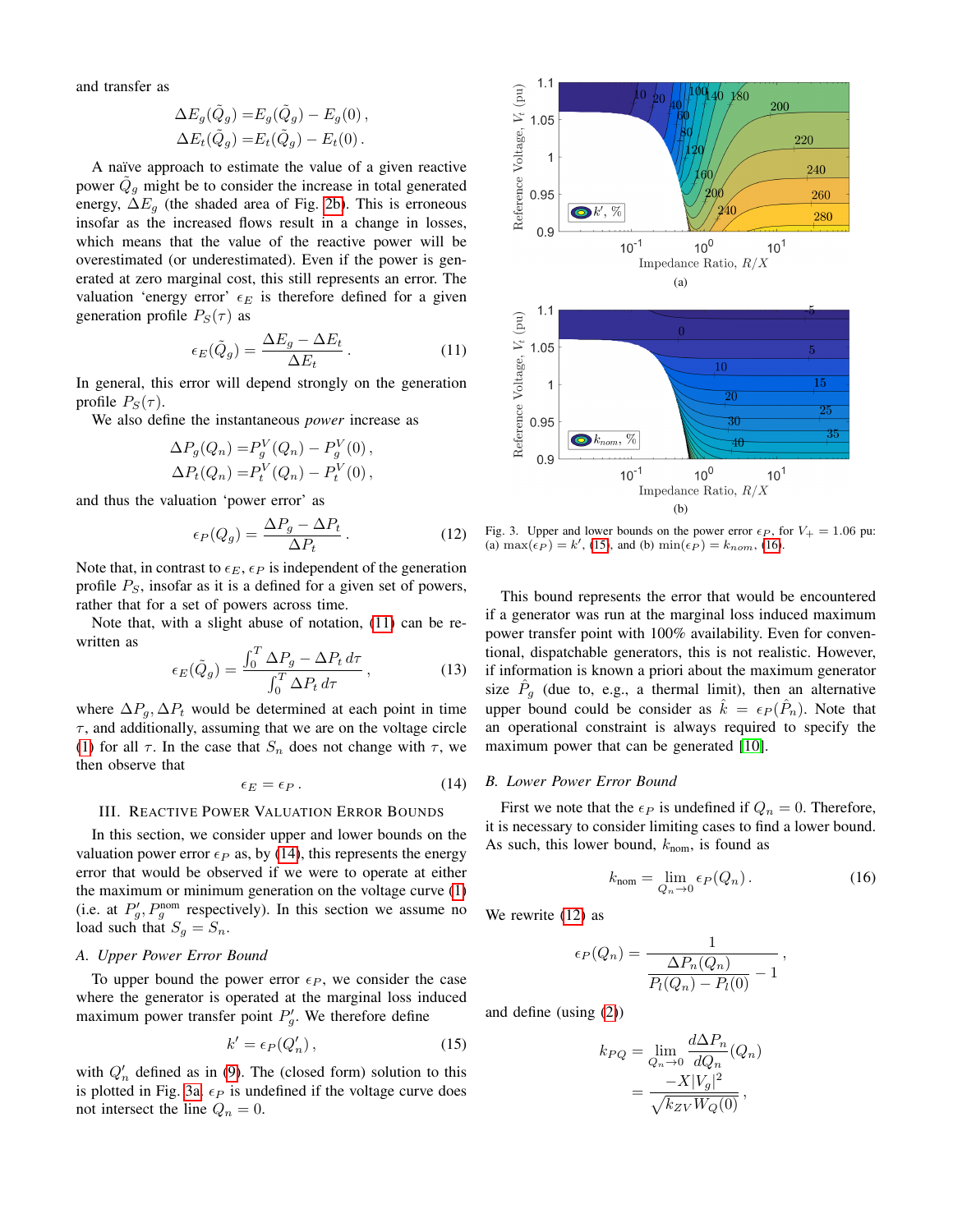<span id="page-3-0"></span>TABLE I NETWORK PARAMETERS (PU).  $S_{base} = 2.5$  MVA,  $V_{base, LL} = 69$  KV.

| Z     |      |      | $R/X$ $V_+$ $ S_0 $ PF $(= P_0/ S_0 )$ |
|-------|------|------|----------------------------------------|
| 0.203 | 1.85 | 1.06 | $0.72$ 0.987 lagging                   |

Using these results we can thus re-write [\(16\)](#page-2-4) as

$$
k_{\text{nom}} = \frac{1}{k_{PQ} \lim_{Q_n \to 0} \left( \frac{Q_n}{P_l(Q_n) - P_l(0)} \right) - 1}
$$
  
= 
$$
\frac{dP_l}{dQ_n}(0) \frac{1}{k_{PQ} - \frac{dP_l}{dQ_n}(0)},
$$

by the definition of the derivative of a function. Finally, differentiation of [\(7\)](#page-1-7) yields

$$
k_{\rm nom}=\frac{2R(Rk_{PQ}+X)}{2R(Rk_{PQ}+X)-|Z|^2k_{PQ}}\,.
$$

This represents the error that is approached as we tend towards no reactive power. The value of this is plotted in Fig. [3b.](#page-2-6) Note that  $\epsilon_P$  will *not* generally tend to zero. To the contrary, we see that there are regions of the space where the limit tends to very large percentage errors (indeed, some values of  $k_{\text{nom}}(Z, V_t)$  are greater than some values of  $k'(Z, V_t)$ ). This implies that the losses will always represent a large percentage error, even if the magnitude of these losses are arbitrarily small.

Furthermore we see that, for some values of  $(Z, V_t)$  that  $k_{\text{nom}} < 0$ . This implies that ignoring losses could result in an underestimate of the value of reactive power. Given that  $k' > 0$  in all cases, the magnitude of the marginal power error  $|\epsilon_P|$  must therefore first decrease with  $P_n$ , before increasing.

# IV. CASE STUDY

In this section we consider whether the properties predicted by analysis of the two bus case hold for a distribution feeder. Simulations are run in OpenDSS [\[11\]](#page-4-10) for the IEEE 34 bus distribution test feeder [\[12\]](#page-4-11). The code used to generate the results and figures of this paper is available at

## https://github.com/deakinmt/pesgm18 .

# *A. Network Analysis and Generation Profile*

We consider connecting a generator to bus 834 of the test feeder. This bus is situated towards the end of the feeder, as is a majority of the load. We calculate equivalent two bus network parameters as in [\[10\]](#page-4-9) (see Table [I\)](#page-3-0). The generator peak power is chosen as

<span id="page-3-3"></span>
$$
\hat{P}_g = (P_g^{\text{nom}} + c(P_g' - P_g^{\text{nom}})), \quad 0 < c \le 1. \tag{17}
$$

Over the course of a day ( $T = 24$  hours) the generation profile is specified as

<span id="page-3-4"></span>
$$
P_S(\tau) = \max\left\{\frac{\hat{P}_g}{3}\left(1 + 2\cos\left(\frac{\pi\tau}{12}\right)\right), 0\right\},\qquad(18)
$$

<span id="page-3-1"></span>

<span id="page-3-2"></span>Fig. 4. The (a) measured and estimated valuation power error (b) estimated valuation power error sensitivity to (lagging) power factors ( $V_t = 1.04$ ).

as in Fig. [2b](#page-1-5) (which corresponds to a large horizontal array in July, with a clear sky, at a latitude of  $48.8^\circ$ , e.g., Paris [\[13\]](#page-4-12)). We utilise the control scheme described in [\(10\)](#page-1-3) to determine the reactive powers.

## <span id="page-3-5"></span>*B. Valuation Power Error*

To implement [\(10\)](#page-1-3) in the feeder, a fine mesh of real and reactive powers  $(1000 \times 1200)$  are specified at the generator at bus 834, with tap changers fixed for the simulations. For each point, the total network losses are calculated. Infeasible points are then removed (i.e. points where there is generator overvoltage). For a given  $\tilde{Q}_g$ , infeasible points are again removed (places where there is too much reactive power used). For each value of generated power  $P_g$ , the reactive power is then chosen to maximise the power transfer  $P_t$ . This has the effect of collapsing the mesh of real and reactive powers to a line, resembling the curves represented in Fig. [2a.](#page-1-4)

These results are used to first derive the valuation power error  $\epsilon_P$  for the network as a function of the increased real power  $\Delta P_g$  (see Fig. [4a\)](#page-3-1). We see that three properties predicted in Section [III](#page-2-7) hold. In particular, we see (i) that there exists a non-zero lower bound for  $\epsilon_P$ , (ii)  $\epsilon_P$  can sometimes become negative, and (iii)  $\epsilon_P$  is upper bounded. The two bus approximation can be seen to broadly follow the error, although in this case it consistently over-estimates  $\epsilon_P$ . This over-estimate is presumed to be due to the voltage dependency of the reactive loads and capacitors in the full OpenDSS model. From Fig. [4b,](#page-3-2) we see  $\epsilon_P$  is very sensitive to changes in load power factor.

#### *C. Valuation Energy Error*

To estimate the valuation energy error,  $P_n^{\text{nom}}$  and  $P'_n$  are first found for the network. A set of generation profiles  $P_S(\tau)$ are created for three values of  $c$ , using [\(17\)](#page-3-3) and [\(18\)](#page-3-4). For each  $\tau$ , the real generator power closest to this value is found (using the curves from Section [IV-B\)](#page-3-5). This is then repeated for a range of values of the upper bound on reactive power  $\tilde{Q}_g$ . The analysis is then repeated for the two bus approximation, using the parameters of Table [I](#page-3-0) (calculating separate two bus values of  $P_n^{\text{nom}}, P_n', P_S(\tau)$  etc).